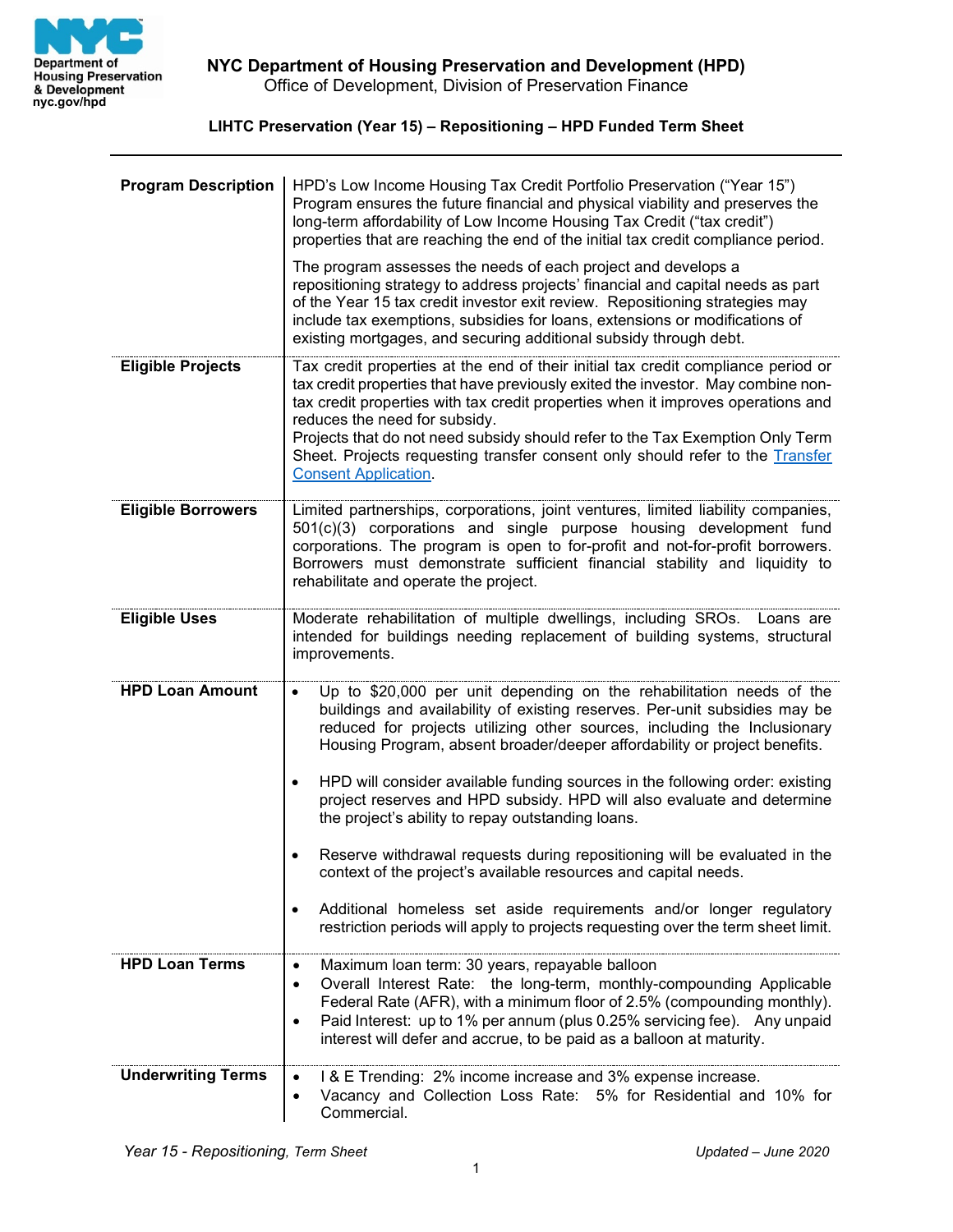- Replacement Reserves: minimum of \$500 per unit at initial repositioning/capitalization and \$250 per unit per year, increasing at 3% annually.
- Initial Operating Reserve: 6 months of M&O plus debt service and sizing for long term capital needs and projected operating shortfalls for next 15 years. Project is expected to meet the annual Operating Reserve Targets outlined in the Project's Funding and Disbursement Agreement. HPD may reduce the initial Operating Reserve Requirement where underwriting shows (1) combined reserves of at least \$5,000 per designated unit after the first 15 years of the new term and (2) combined reserves continue to remain positive after 30 years
- Upon repositioning, all existing project reserves are required to be transferred to HDC for servicing where they will remain in place for the benefit of the project during the restriction period.
- M&O: The lower of actual expenses or a level acceptable to HPD. HPD will determine if adjustments for elevator, union labor, building size, and special services related to supportive housing are appropriate and will apply the adjustment to the final underwriting.
- Construction Contingency: 5%.
- Construction Monitoring Fee/Owner's Representative Fee: A maximum cap of a \$100,000 per project. All of the fee will be held back at closing and released upon project completion (including violation removal and receipt of tax exemption Cert of Eligibility). HPD may release the fee to cover HPD approved owner's representative fees. Up to \$15,000 may be recognized to reimburse for a Technical Assistance Provider. HPD must approve the contract between the Technical Assistance Provider and Sponsor.
- Existing HPD Debt: May be extended to run concurrent with the new regulatory term at current interest rate up to 1% per annum inclusive of 0.25% servicing fee. Based on the level of affordability provided, a monthly compounding interest rate the higher of 2.5% or the long-term, monthly compounding Applicable Federal Rate (AFR) may accrue and defer, to be paid as a balloon at maturity with up to 1% as the paid interest rate.
- Cash Flow Release: Modification of existing cash flow restrictions may include a release of cash flow up to 50% once expenses (inclusive of debt service and reserve contributions) are paid.
- A Payment and Performance Bond or Letter of Credit will be required for projects with construction costs in excess of \$1,000,000.

All projects proposed to be located in an Opportunity Zone should consider Opportunity Funds as a potential source of equity. Projects that use Opportunity Fund investments must clearly identify the amount of all such investments, the name and location of the Opportunity Fund, and the tax payment implications and benefits for the Opportunity Zone investment. Any additional federal funding beyond the tax must also be disclosed and will be included in the evaluation of the project. Maps of the designated tracts can be found at this link<https://esd.ny.gov/opportunity-zones>

**Fees and Closing Costs** Subject to funding availability, the following fees can be paid from project reserves or loan proceeds: \$100 420c application fee + \$80/unit for Class A units, \$100 construction signage fee per building for projects that receive a capital loan, required third party reports (i.e. asbestos) for projects that receive a capital loan, up to \$1,400 in EO fees, up to \$30,000 in Prevailing Wage fees, and up to \$15,000 in legal fees. All remaining closing costs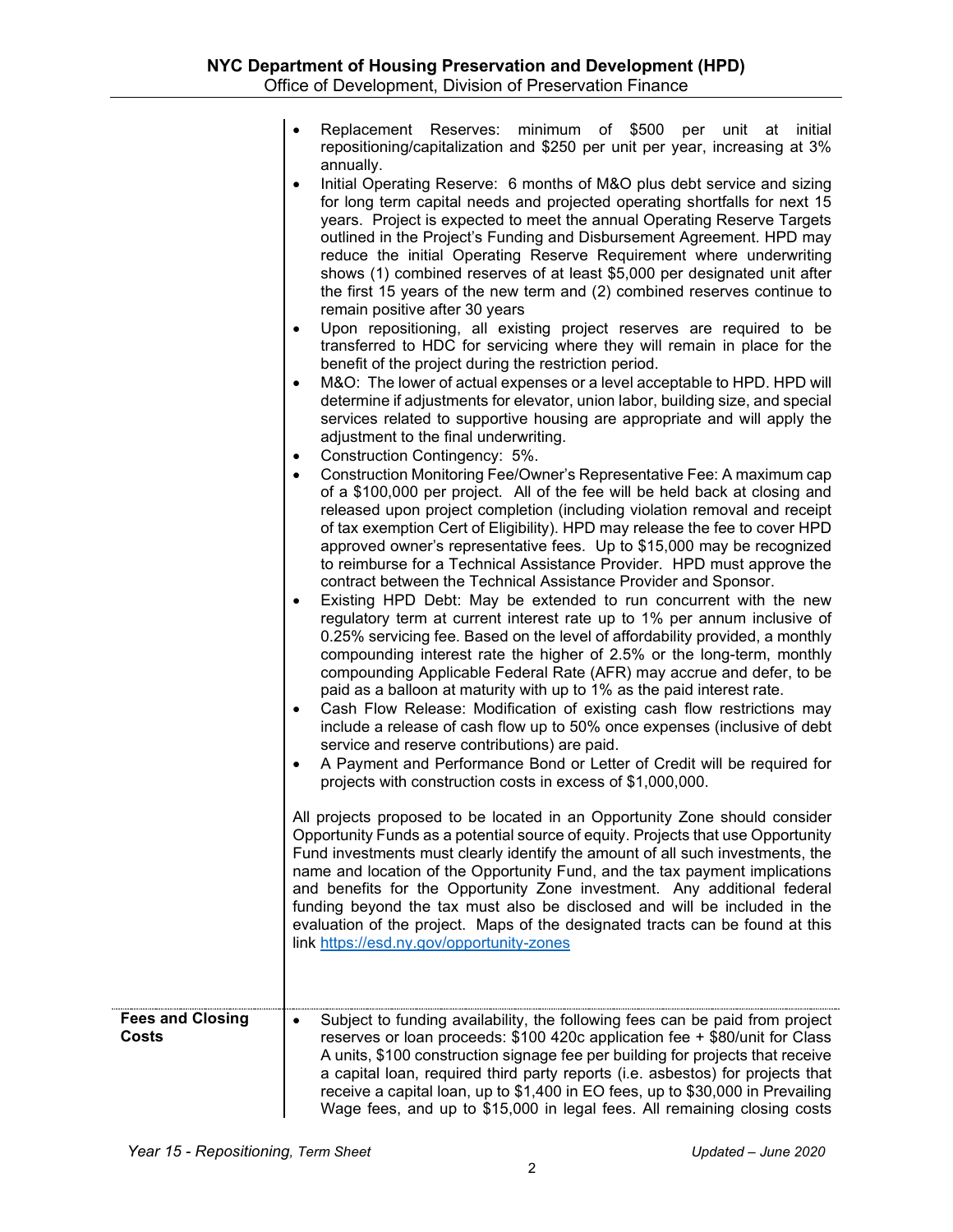| (including all title costs) are the responsibility of the Sponsor and cannot be<br>funded with project reserves or City Capital.<br>Payment of any transfer taxes from project resources is not permitted.<br>٠                                                                                                                                                                                                                                                                                                                                                                                                                                                                                                                                                                                                                                                                                                                                                                                                                                                                                            |
|------------------------------------------------------------------------------------------------------------------------------------------------------------------------------------------------------------------------------------------------------------------------------------------------------------------------------------------------------------------------------------------------------------------------------------------------------------------------------------------------------------------------------------------------------------------------------------------------------------------------------------------------------------------------------------------------------------------------------------------------------------------------------------------------------------------------------------------------------------------------------------------------------------------------------------------------------------------------------------------------------------------------------------------------------------------------------------------------------------|
|                                                                                                                                                                                                                                                                                                                                                                                                                                                                                                                                                                                                                                                                                                                                                                                                                                                                                                                                                                                                                                                                                                            |
| Projects with post-1989 tax credits must conform to the basic income,<br>٠<br>occupancy, rent and other restrictions outlined for tax credit projects in IRS<br>Section 42. Projects must also comply with all income, occupancy and rent<br>restrictions outlined in current and any supplemental regulatory<br>agreements. Projects with pre-1990 tax credits must agree to extend the<br>affordability levels required during the initial tax credit restriction period.<br>Owners must agree to extend the affordability period through the later of (i)<br>$\bullet$<br>the term of the any additional mortgage provided, or (ii) 15 additional years<br>from the current restriction period.<br>Projects with previous 100% homeless unit requirements shall maintain at<br>least 30% of the total units as homeless units. All other projects shall<br>maintain their initial requirements. Projects with no previous homeless<br>requirements incorporate a homeless requirement of at least 10%, and<br>projects that exceed the requirement may be eligible for additional cash flow<br>release. |
| All homeless unit vacancy referrals must be made by HPD's Homeless<br>٠<br>Placement Unit. In the event of financial hardship, HPD may waive the<br>homeless requirement if deemed necessary.<br>All units must remain registered with DHCR and are subject to New York<br>$\bullet$<br>State Rent Stabilization through the regulatory term. Work completed as a<br>result of the financing would not be eligible to trigger Individual Apartment<br>Increases (IAIs) or Major Capital Improvement increases (MCIs). Vacancy<br>and luxury decontrol are not permitted for the duration of the HPD<br>restriction period.<br>HPD may be willing to broaden affordability restrictions after the original<br>Extended Use Period and/or for non-LIHTC units for projects that can<br>reduce subsidy, introduce deeper affordability, leverage other sources of<br>funds and/or pay down existing debt.                                                                                                                                                                                                     |
| All projects are required to have a tax benefit in place at repositioning. Projects<br>are expected to receive a full or partial 420-c or Article XI tax exemption.<br>Projects with commercial space will be responsible for the payment of<br>commercial taxes after repositioning. . Projects receiving an Art XI may be<br>subject to a Gross Rent Tax (GRT) payment. Gross Rent is defined as total<br>annual residential and commercial income received which includes tenant<br>share plus any tenant subsidy payments.                                                                                                                                                                                                                                                                                                                                                                                                                                                                                                                                                                             |
| Projects must complete an Integrated Physical Needs Assessment (IPNA) from<br>that<br><b>HDC</b><br>firm<br>pre-qualified<br>has<br>been<br>by<br>а<br>(http://www.nychdc.com/Current%20RFP).<br>Prior to closing, all projects must complete benchmarking on a whole building<br>basis using a Benchmarking Software Provider Firm that has been pre-<br>qualified by HDC: http://www.nychdc.com/Current%20RFP. Funded projects<br>must benchmark throughout the loan and regulatory term.<br>All projects must comply with HPD's Standard Specification (see:<br>http://www1.nyc.gov/site/hpd/developers/specifications-rehabilitation/master-<br>guide-specifications-for-rehabilitation-projects.page), as the specifications<br>relate to the project's HPD-approved scope of work.                                                                                                                                                                                                                                                                                                                   |
|                                                                                                                                                                                                                                                                                                                                                                                                                                                                                                                                                                                                                                                                                                                                                                                                                                                                                                                                                                                                                                                                                                            |